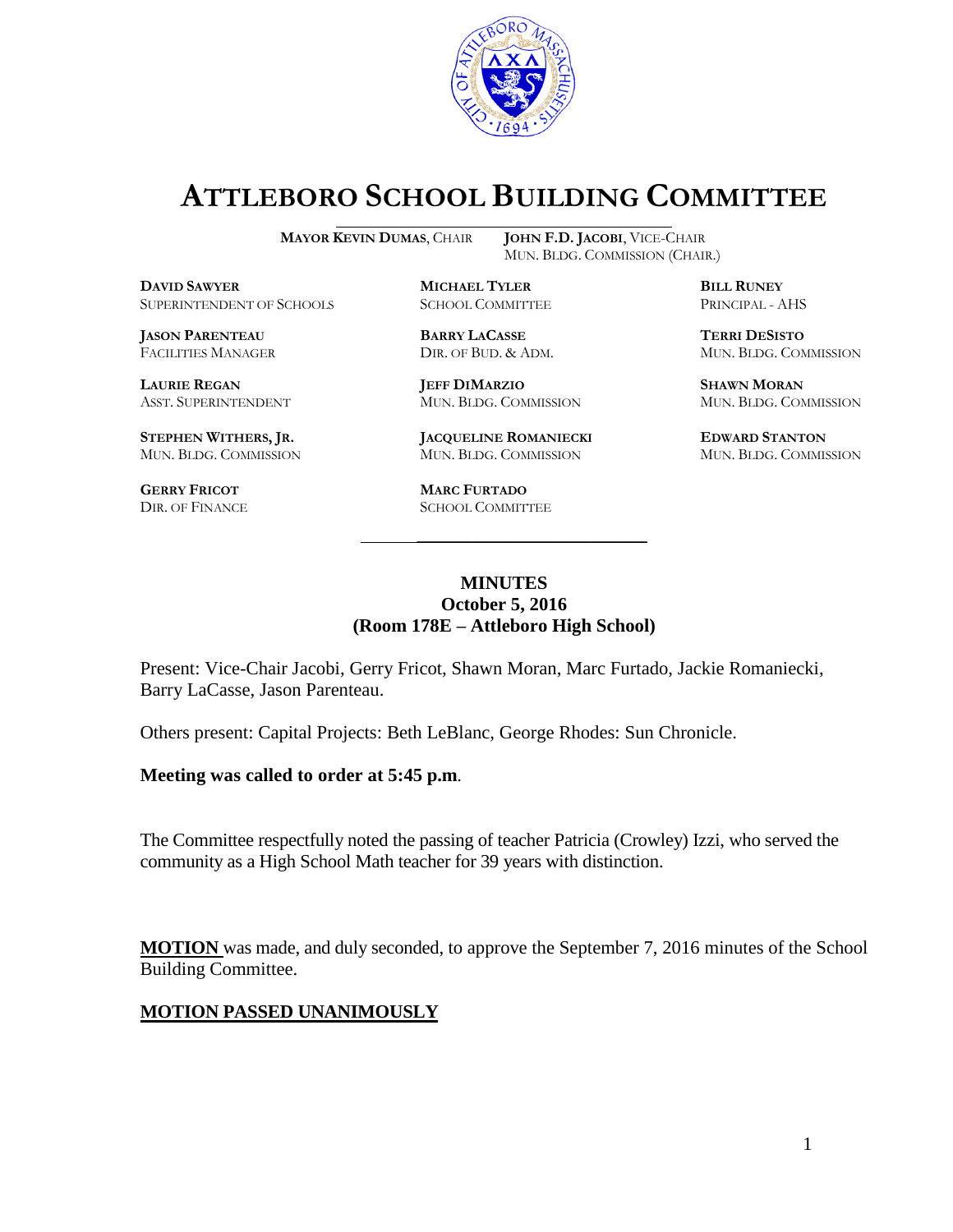## **Attleboro High School Rehabilitation Project**

Visioning sessions are complete – the Committee eagerly awaits the summary report from Frank Locker; anticipated review at the November SBC meeting.

Mary Ann Williams of Skanska will be reporting on existing conditions; anticipated review at the November SBC meeting.

**MOTION** was made, and duly seconded to approve payment of invoice 1316825-000-12804-6 from SKANSKA USA, in the amount of \$24,920.00 for AHS OPM services.

#### **THE MOTION PASSED UNANIMOUSLY**

**MOTION** was made, and duly seconded to approve payment of invoice # 3 from Kaestle Boos, in the amount of \$46,237.50 for AHS Designer services.

#### **THE MOTION PASSED UNANIMOUSLY**

### **Attleboro High School Concession Stand**

Barry LaCasse provided a brief update on the status of the Concession Stand: some punch list items remain, and we are hopeful that we can resolve quickly.

**MOTION** was made, and duly seconded to approve payment of invoice #538 from MD Keys & Rings Etc. in the amount of \$406.00 for keying work.

#### **THE MOTION PASSED UNANIMOUSLY**

**MOTION** was made, and duly seconded to approve the following quotations for service:

The purchase of a double pantry faucet and swing nozzle from Supply New England, in an amount not to exceed \$204.21

The repair of the main entrance gate and double gates at press box by Citiworks Corp., in an amount not to exceed \$1,630.00

The wiring of existing scoreboard and press box for illumination by Vincent Electric, in an amount not to exceed \$2,700.00

#### **ALL MOTIONS PASSED UNANIMOUSLY**